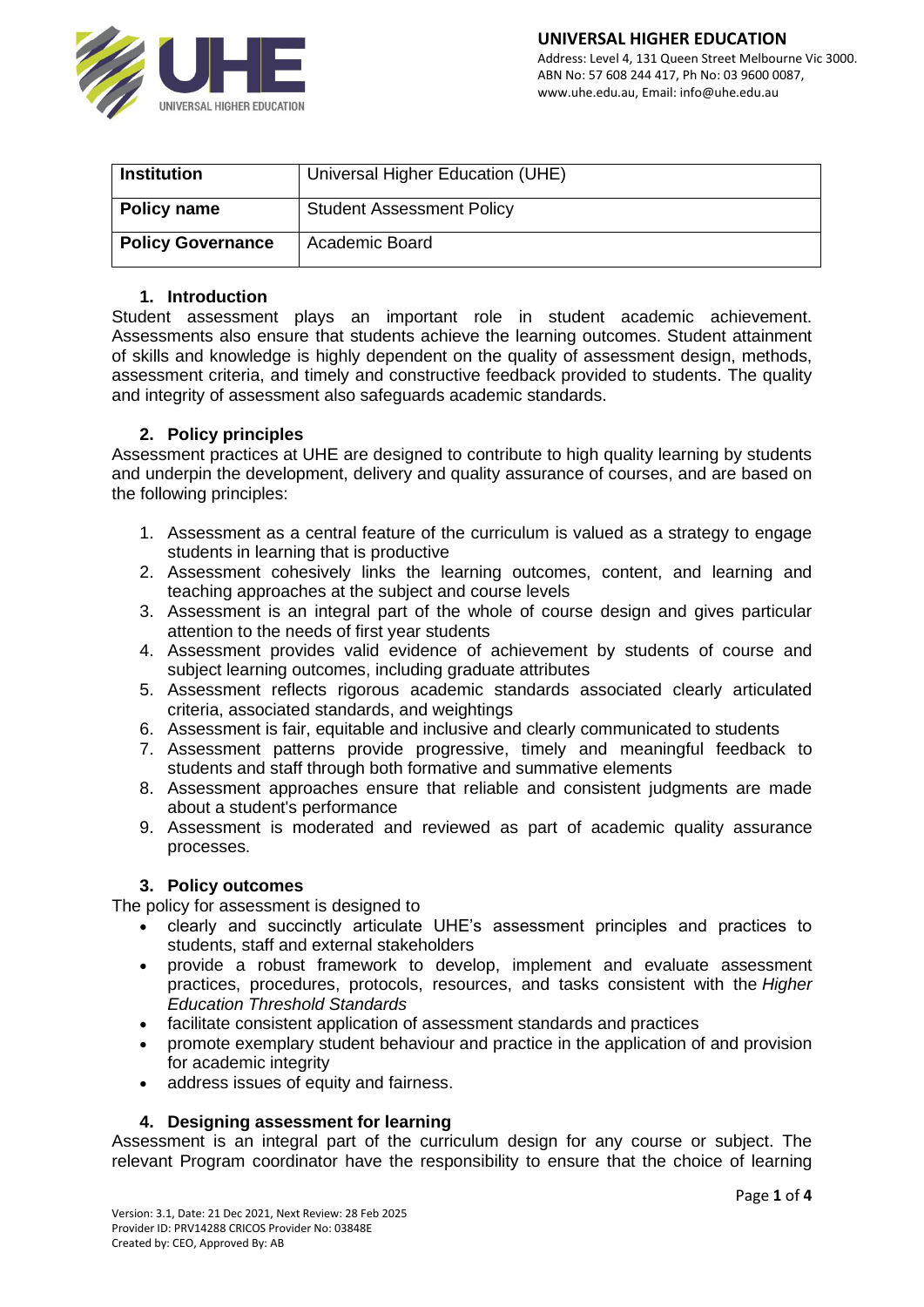

activities and associated assessment items are clearly informed by the desired learning outcomes and are consistent with whole of course design.

At the course level, the relevant Program Coordinator's are responsible for ensuring that assessment design and practice:

- assists students to achieve and provide evidence of achieving the course learning outcomes
- addresses the subject and course learning outcomes, challenges students to deeper learning, and provides opportunities for students to demonstrate their full capabilities
- is sequenced to allow students to build and monitor their capabilities progressively and realistically.

At the subject level, Program Coordinators are responsible for ensuring that assessment design and practice

- is efficient in terms of both student and staff workload in relation to the value of the task
- is effective to provide clear, relevant, valid and reliable evidence of the learning outcomes desired from the subject
- provides a reasonable spread of assessment items throughout the teaching period so that timely feedback can be provided to assist students to achieve the subject and course learning outcomes
- is inclusive to promote equal opportunities for students from diverse backgrounds to excel.

# **5. Criteria and standards**

UHE has adopted a criterion-referenced approach to assessment where assessment is based on pre-determined and clearly articulated criteria and associated standards of knowledge, skills, competencies and/or capabilities.

Threshold assessment conditions that apply for a student to be eligible to receive a passing grade in a subject, such as the requirement to complete a specific assessment task or meaningfully attempt all assessment items, require a clear academic rationale based on pedagogical needs and/or discipline practices. The rationale and conditions must be consistent with the principles of the assessment policy and be clearly specified in the subject outline.

The relevant Program Coordinators are responsible for ensuring a whole of course approach to assessment including alignment of criteria and standards to subject and course learning outcomes.

The relevant Program Coordinators are responsible for

- establishing valid criteria that are consistent with the assessment item and aligned to the relevant subject learning outcomes
- establishing clear standards that are high but attainable and designed to motivate students and impact positively on their learning
- communicating criteria and performance standards to students in a timely manner, before they commence the assessment item
- assuring a shared and calibrated understanding of standards amongst the teaching team.

# **6. Communication and feedback to students**

The subject outline provides students with broad details of assessment items (the number, type, weight, indicative due date, and the subject learning outcomes to be achieved).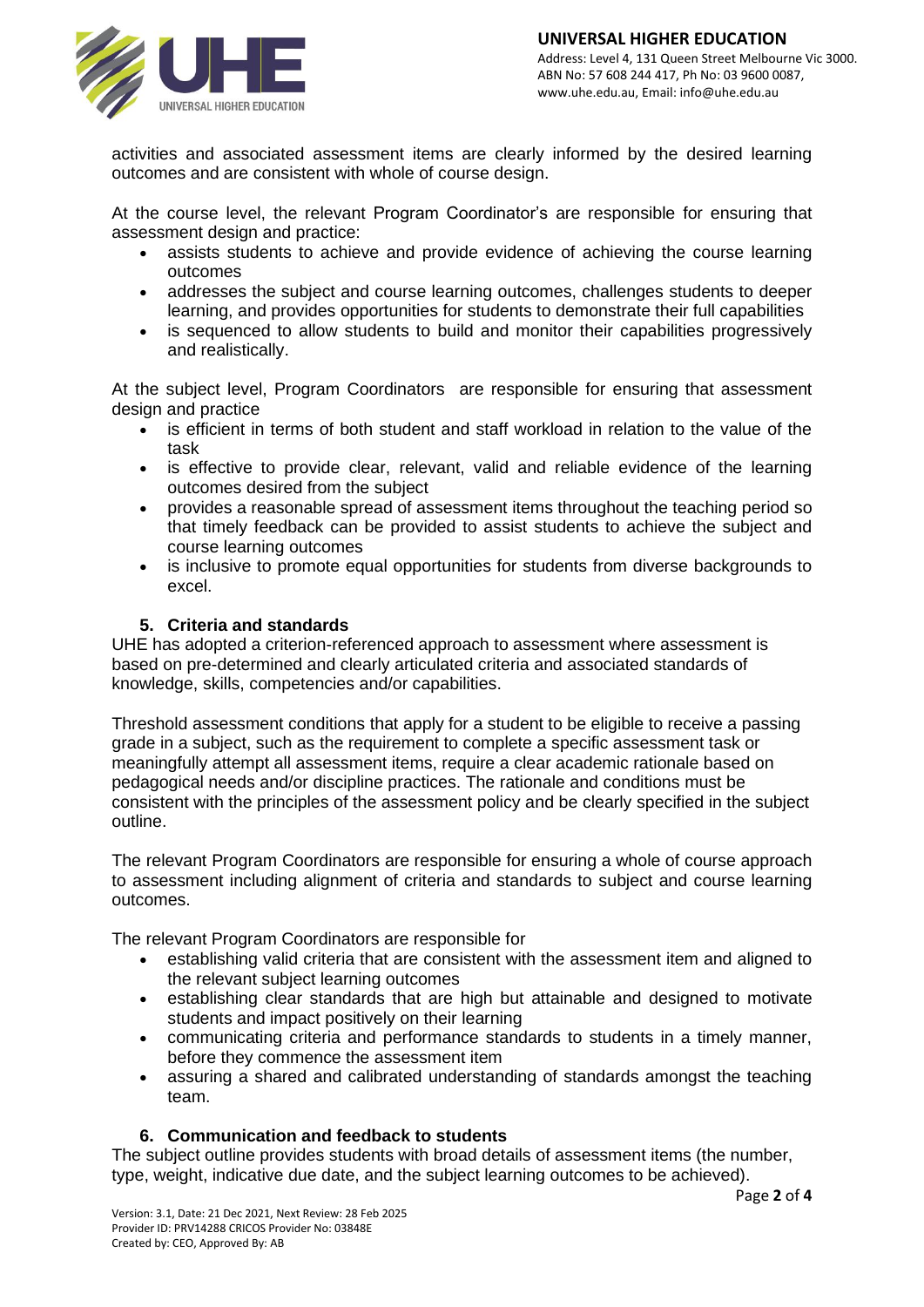

Changes made to assessment requirements once the teaching period has commenced require agreement of all students taking the subject, endorsement from the relevant Program Coordinators and Chief Academic Officer, and approval of the change to the subject outline through the usual approval process.

# 7. **Feedback to students**

High quality feedback seeks to build sustainable graduates' attributes to critically review and judge work and to focus their learning. Feedback is available on all assessment items including those completed in the examination period and across a course, and should draw upon a range of strategies across a course such as self-review, peer review, automated responses, mentors and comments by the teaching team.

Subject assessment items (formative and/or summative) are designed to facilitate the provision of feedback to students from an early stage in the subject such as prior to the teaching period, to allow students to monitor their progress towards subject and course learning outcomes and determine where improvements can be made to enhance their learning. Feedback on each assessment will be provided to the students within 15 days after the due date of submission.

The relevant Program Coordinators are responsible for designing and reviewing feedback strategies across a course.

Program Coordinators are responsible for ensuring high quality and timely feedback is provided to students during the teaching period as an integral component of the learning process.

# **8. Review and moderation of assessment**

Program Coordinators are responsible for the continuous improvement of the quality of the teaching and learning in their subjects, and the relevant Program Coordinators are responsible at the whole of course level for reviewing assessment and implementing improvements. Subject and relevant Program Coordinators are expected to consider the following strategies for review:

- consideration of student results to provide feedback on whether the learning activities in the subject have allowed students to demonstrate achievement of the subject learning outcomes, and to identify common misunderstandings or gaps in student learning
- moderation of assessment tasks, criteria and standards with peers
- consideration of the assessment practices to ensure fit with whole of course design
- professional accreditation of the course
- independent external consideration of assessment
- benchmarking of criteria, standards and grades with comparable institutions.

Consistency and objectivity of marking and grading are supported by well-designed assessment tasks, criteria and standards aligned to subject and course learning outcomes and supported by professional learning opportunities for subject and course teaching teams. Assessment processes and grading rely on the professional judgement of the academic staff. Professional judgements are calibrated through moderation approaches that involve academic peers and experts within and across institutions discussing, reviewing and comparing student work and the expected academic standards in consultation with professions where relevant.

Program Coordinators are responsible for internal moderation of their subjects to ensure that marks and grades awarded between tutorial groups and by different teaching staff are